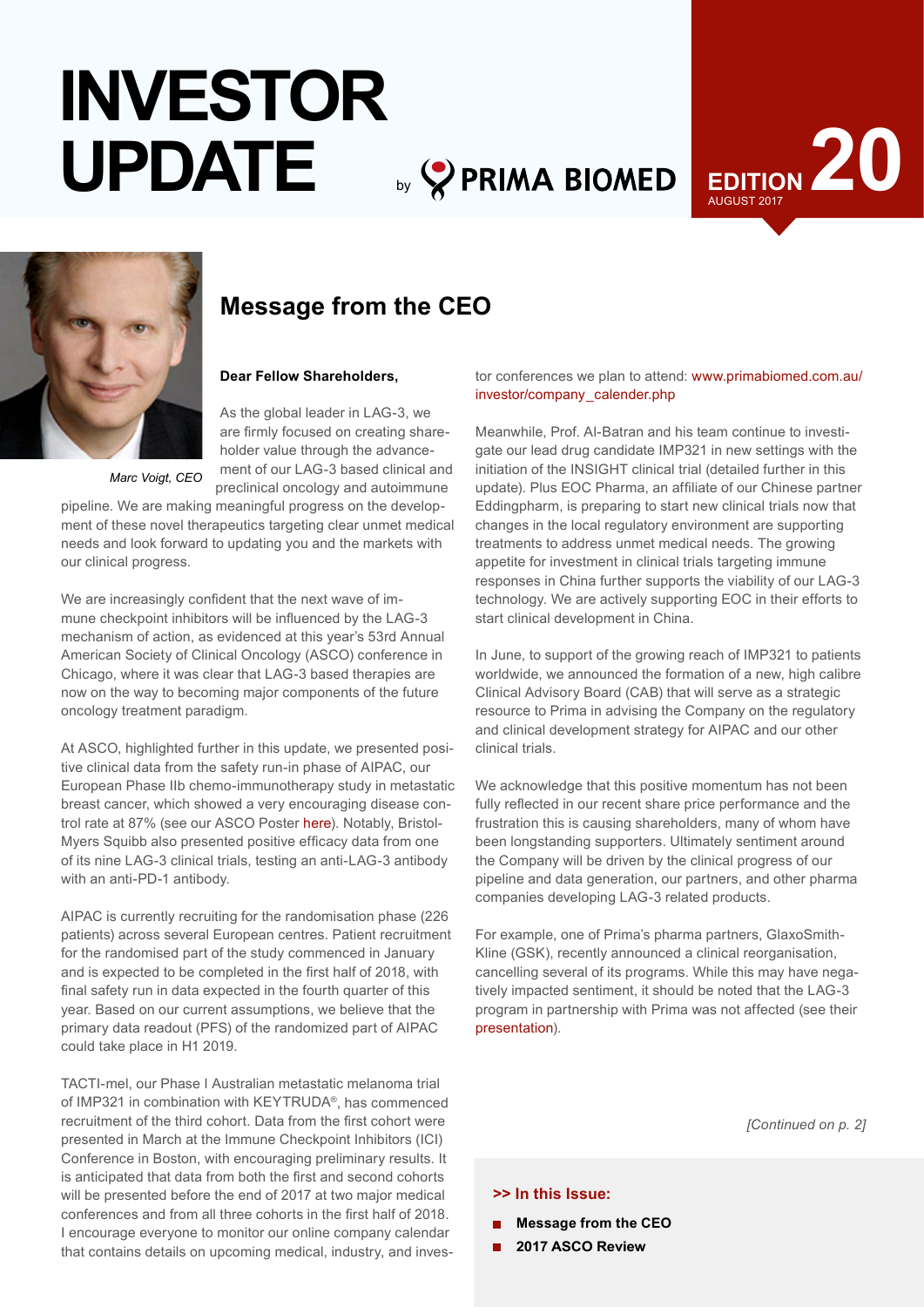

### *[Continued from p. 1]*

In fact, this may be a net positive for Prima in that GSK has discontinued two new biologics targeting general inflammation (IL-6 and CCL20 mAbs) that otherwise might have competed internally for resources with Prima's IMP731 program in auto-immune diseases.

We maintain regular dialogue with the regulatory authorities in the U.S. and Australia to monitor the trading in our shares, however it should be noted that the market's reaction to our own and other industry news is in principle out of our control. We remain grateful for the ongoing and continued shareholder support as well as patience; we remain confident that we have the right assets and people in place to deliver improved value for shareholders over time.

### **Finance Update**

The 2nd Novartis milestone payment of US\$1 million has now been transferred and received by Prima's accounts, and we expect to receive further milestone payments from our existing partnerships. Prima's financial position has also been strengthened by the recent U.S. capital raise of US\$5 million (A\$6.5 million), our first capital raise using our American Depository Shares (ADS) since listing on NASDAQ in 2012.

The financing was priced at a discount of 18% to the prior day's closing share price and included 75% warrant coverage, both of which were inline in with terms of similar financings for comparable U.S. listed microcap biopharmaceutical companies.

This capital infusion has provided important financial headroom to fund our clinical development program and brought several U.S. healthcare specialist institutional investors to our share register. The process also significantly improved our profile among a broader base of specialist healthcare funds, a key strategic objective of the Company.

Our cash balance as at 30 June 2017 was A\$12.3 million. The additional proceeds received in July from the U.S. capital raise, the milestone payment from Novartis, and an R&D tax refund in Australia have extended our operational cash reach well into the last quarter of calendar year 2018, based on current management forecasts (and which do not include potential additional milestone payments from existing partnerships).

### **Initiation of INSIGHT Clinical Trial**

It's evident that our lead product, IMP321, is gaining traction on the global stage as an innovative product candidate with many therapeutic applications beyond cancer treatment. The ground-breaking research and development conducted under the stewardship of our CMO and CSO in Paris, Dr Frédéric Triebel, led to the collaboration between Prima and the Institute of Clinical Cancer Research, Krankenhaus Nordwest GmbH in Frankfurt, Germany (IKF). In July, a new investigator driven clinical trial, called INSIGHT, received the regulatory and ethical approvals to initiate this trial.

Lead Investigator, Prof. Dr Salah-Eddin Al-Batran, Medical Director of the IKF, and his team will explore different routes of administration of IMP321 in solid tumours present in up to 40 patients. This marks the first ever investigation of whether direct injection of IMP321 into a solid tumour can activate the antigen presenting cells located inside the tumour to boost the body's immune response. As an investigator-led trial, it currently requires no material resources from Prima, and we look forward to keeping you updated on this exciting study.

Lastly, we continue to explore new business development opportunities that would leverage our LAG-3 expertise and pipeline, and I hope to be able to update you on some of these initiatives in the months to come.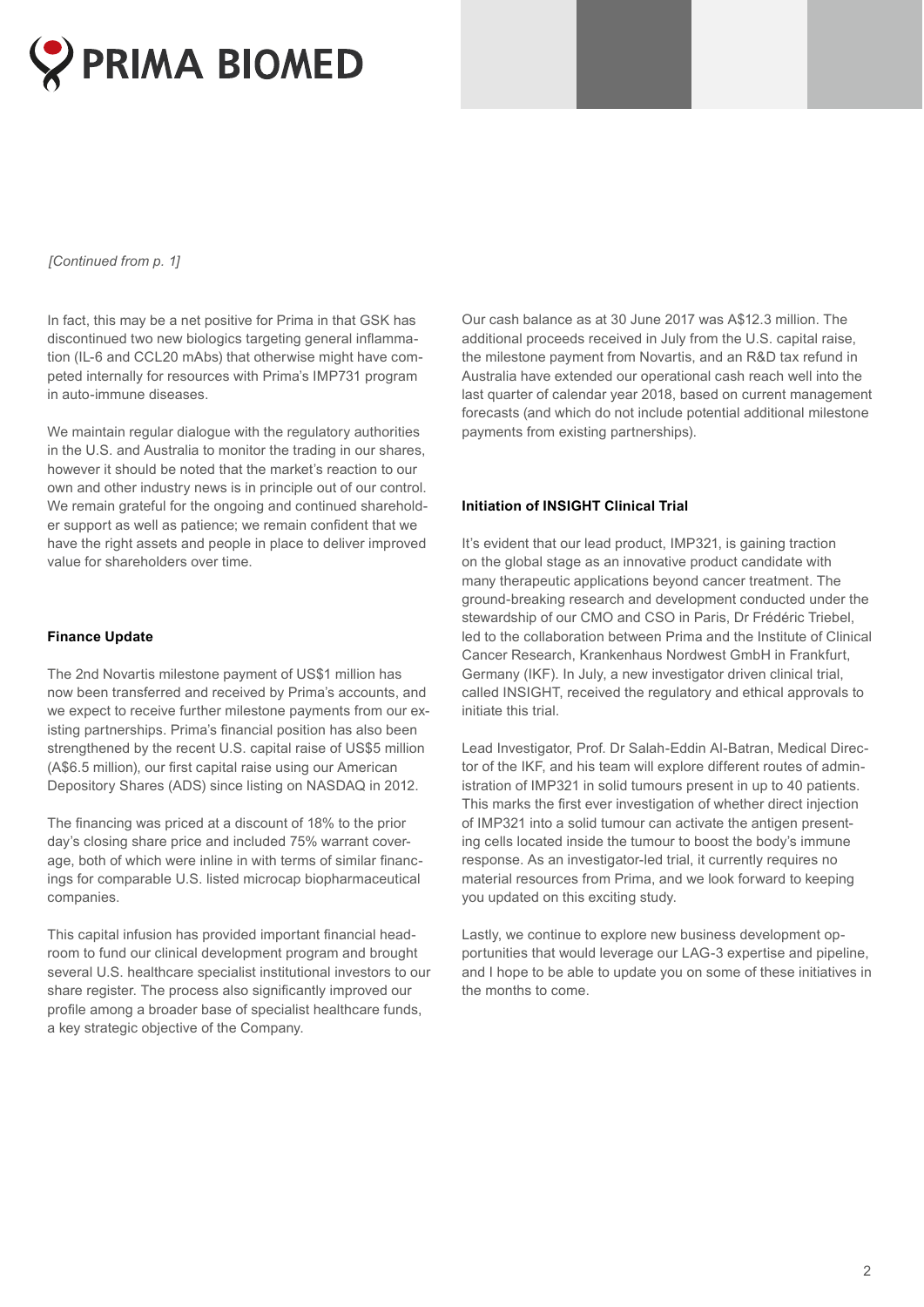### **2017 ASCO Review - Frederic Triebel**



#### *Dr Frédéric Triebel*

According to figures from consulting firm GlobalData (as at May 2016), the current total immune-oncology market is worth more than \$19 billion and will rise to \$34 billion over the next seven years<sup>[1](http://www.globaldata.com/store/report/gdhc057poa--immuno-oncology-strategic-insight-multi-indication-and-market-size-analysis/)</sup>. The American Society of Clinical Oncology (ASCO) is the most prestigious global oncology conference in the world, with the 2017 event in Chicago attended by more than 35,000 delegates from more than 100 countries.

At the conference, it was clear that the LAG-3 based concept and approach of directly activating and harnessing the immune system is gaining traction as the new frontier in cancer treatments. Prima's IMP321, in addition to KEYTRU-DA®, represents one of the first proposed active immunotherapy drugs in which the patient's own immune system is harnessed to respond to a burst of tumour antigenic debris created by a chemotherapy injection.

We are witnessing wider acknowledgement that checkpoint inhibitors enable the immune system to mount a more effective anti-tumour response in a patient, as evidenced by the number of pharma companies with clinical stage LAG-3 programs (BMS, Novartis, Merck, Regeneron and Boehringer Ingelheim GmbH). Merck's KEYTRUDA® alone is forecast to generate nearly \$7 billion by 2020<sup>2</sup>, while BMS' immunotherapy drug OPDIVO® for lung and renal cancer has just been added to the Pharmaceutical Benefits Scheme in Australia under one of the largest ever listings, costing the government A\$1.1 billion annually [3](http://www.health.gov.au/internet/ministers/publishing.nsf/Content/health-mediarel-yr2017-hunt073.htm).

We are only scratching the surface of the huge potential harnessed by checkpoint molecules for drug development for cancer, as well as autoimmune diseases. We have a long way to go in understanding LAG-3 biology further, though the growing and positive experience in the clinic to date is boosting the industry's excitement for the immunooncology prospect.

We encourage you to read a recently published report in [European journal MedNous](http://www.mednous.com/sites/default/files/Triebel%20LAG-3%20JulAug2017.pdf), written by Dr. Triebel, on the advances in the immuno-oncology field as represented at this year's 2017 ASCO Conference.

1) [www.globaldata.com/store/report/gdhc057poa--immuno-oncology-strategic-insight-multi-indication-and-market-size-analysis/](http://www.globaldata.com/store/report/gdhc057poa--immuno-oncology-strategic-insight-multi-indication-and-market-size-analysis/)

2) [www.globaldata.com/store/report/gdhc057poa--immuno-oncology-strategic-insight-multi-indication-and-market-size-analysis/](http://www.globaldata.com/store/report/gdhc057poa--immuno-oncology-strategic-insight-multi-indication-and-market-size-analysis/)

3) [www.health.gov.au/internet/ministers/publishing.nsf/Content/health-mediarel-yr2017-hunt073.htm](http://www.health.gov.au/internet/ministers/publishing.nsf/Content/health-mediarel-yr2017-hunt073.htm)